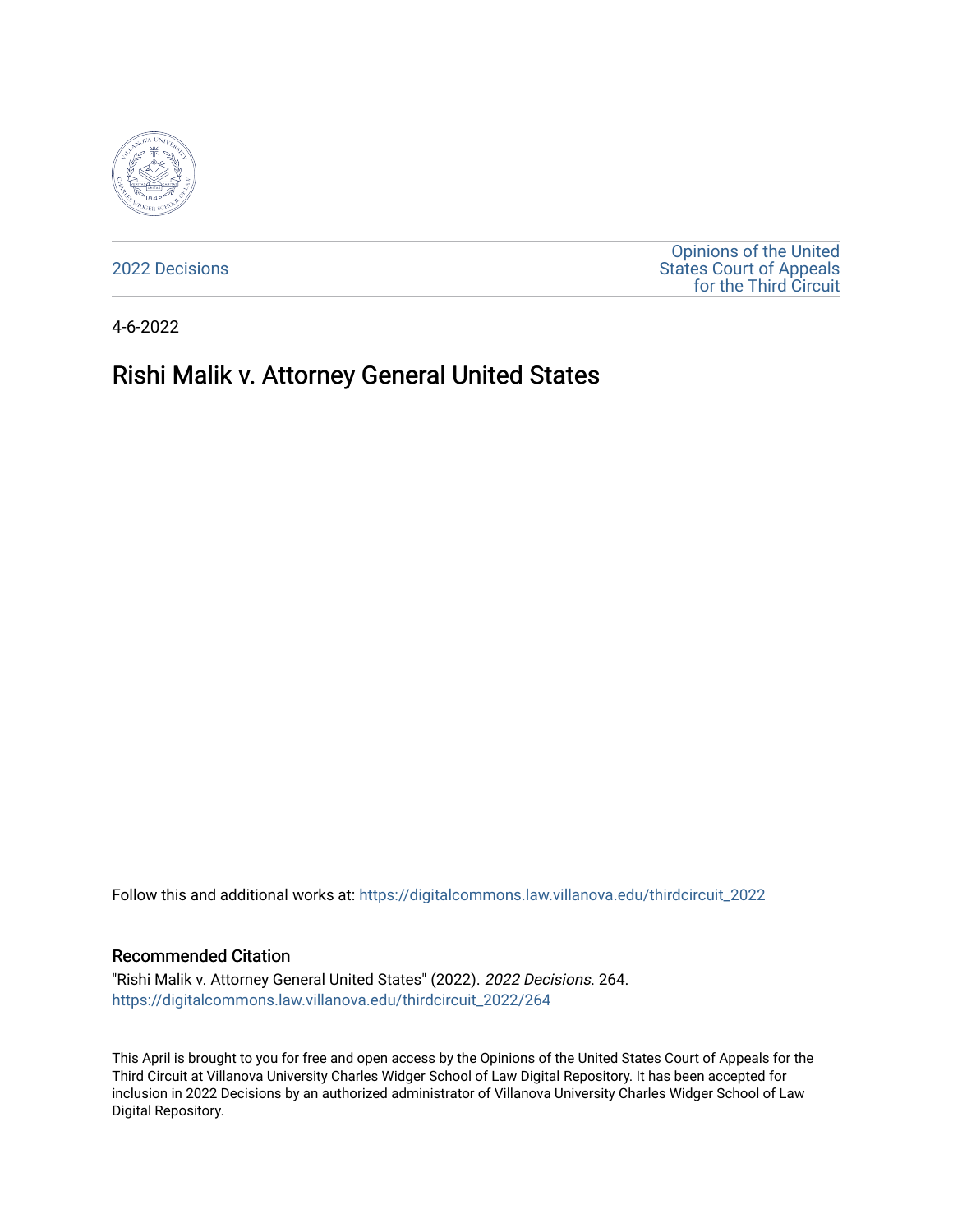## **NOT PRECEDENTIAL**

# UNITED STATES COURT OF APPEALS FOR THE THIRD CIRCUIT

\_\_\_\_\_\_\_\_\_\_\_\_\_\_

No. 21-2177 \_\_\_\_\_\_\_\_\_\_\_\_\_\_

## RISHI MALIK, Petitioner

v.

# ATTORNEY GENERAL UNITED STATES OF AMERICA \_\_\_\_\_\_\_\_\_\_\_\_\_\_

Petition for Review of an Order of the Board of Immigration Appeals (Agency No. BIA-1:A204-753-864) Immigration Judge: Kuyomars Q. Golparvar

Submitted Under Third Circuit L.A.R. 34.1(a) April 4, 2022

\_\_\_\_\_\_\_\_\_\_\_\_\_\_

\_\_\_\_\_\_\_\_\_\_\_\_\_\_

Before: CHAGARES, Chief Judge, SHWARTZ, Circuit Judges, and PRATTER, District Judge.<sup>\*</sup>

> (Filed: April 6, 2022) \_\_\_\_\_\_\_\_\_\_\_\_\_\_

> > OPINION\*\* \_\_\_\_\_\_\_\_\_\_\_\_\_\_

\* Honorable Gene E.K. Pratter, United States District Judge for the Eastern District of Pennsylvania, sitting by designation.

<sup>\*\*</sup> This disposition is not an opinion of the full Court and, pursuant to I.O.P. 5.7, does not constitute binding precedent.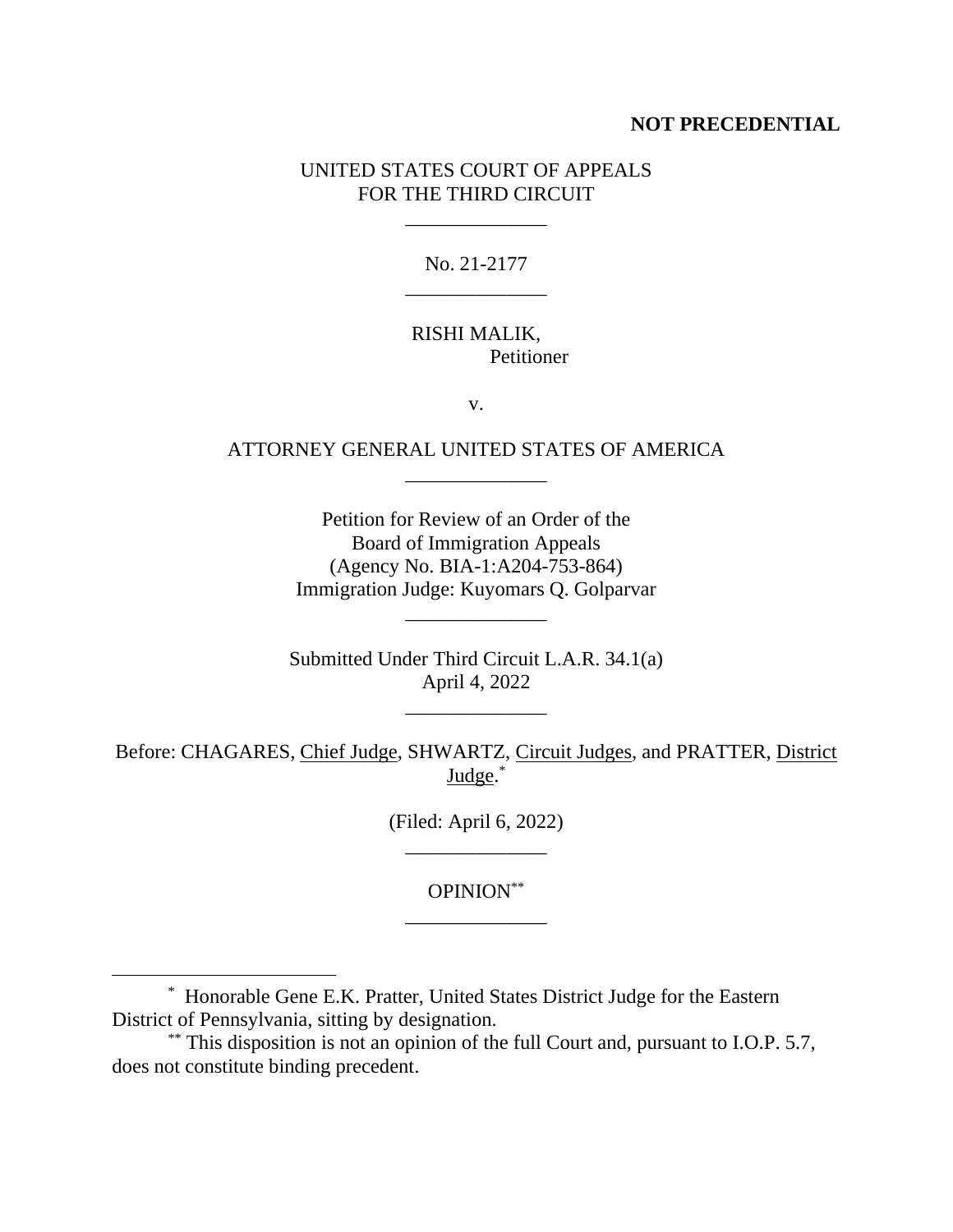#### SHWARTZ, Circuit Judge.

Rishi Malik petitions for review of a final order of removal, arguing that the Board of Immigration Appeals ("BIA") erred in (1) refusing to permit Malik to renew his joint petition for lawful permanent residence based on his prior marriage; (2) upholding the Immigration Judge's ("IJ") requirement that Malik's counsel appear via telephone; and (3) rejecting Malik's argument that his defective Notice to Appear ("NTA") required termination of his removal proceedings. Because Malik's arguments lack merit, we will deny the petition.

I

## A

Malik, a native and citizen of India, entered the United States in 2003 with his then-wife and their son. **AR1213.** Malik divorced his wife in November 2012, and in February 2013, Malik married Mary Benjamin, a citizen of the United States.

In 2013, the Department of Homeland Security ("DHS") granted Malik's and Benjamin's joint petition to adjust Malik's status to permanent resident on a conditional basis. In April 2015, Malik and Benjamin jointly petitioned to remove the condition, but in May 2016, DHS found that Malik did not have a bona fide marriage with Benjamin, denied the petition, and terminated his permanent resident status. Malik and Benjamin divorced in 2017.

B

2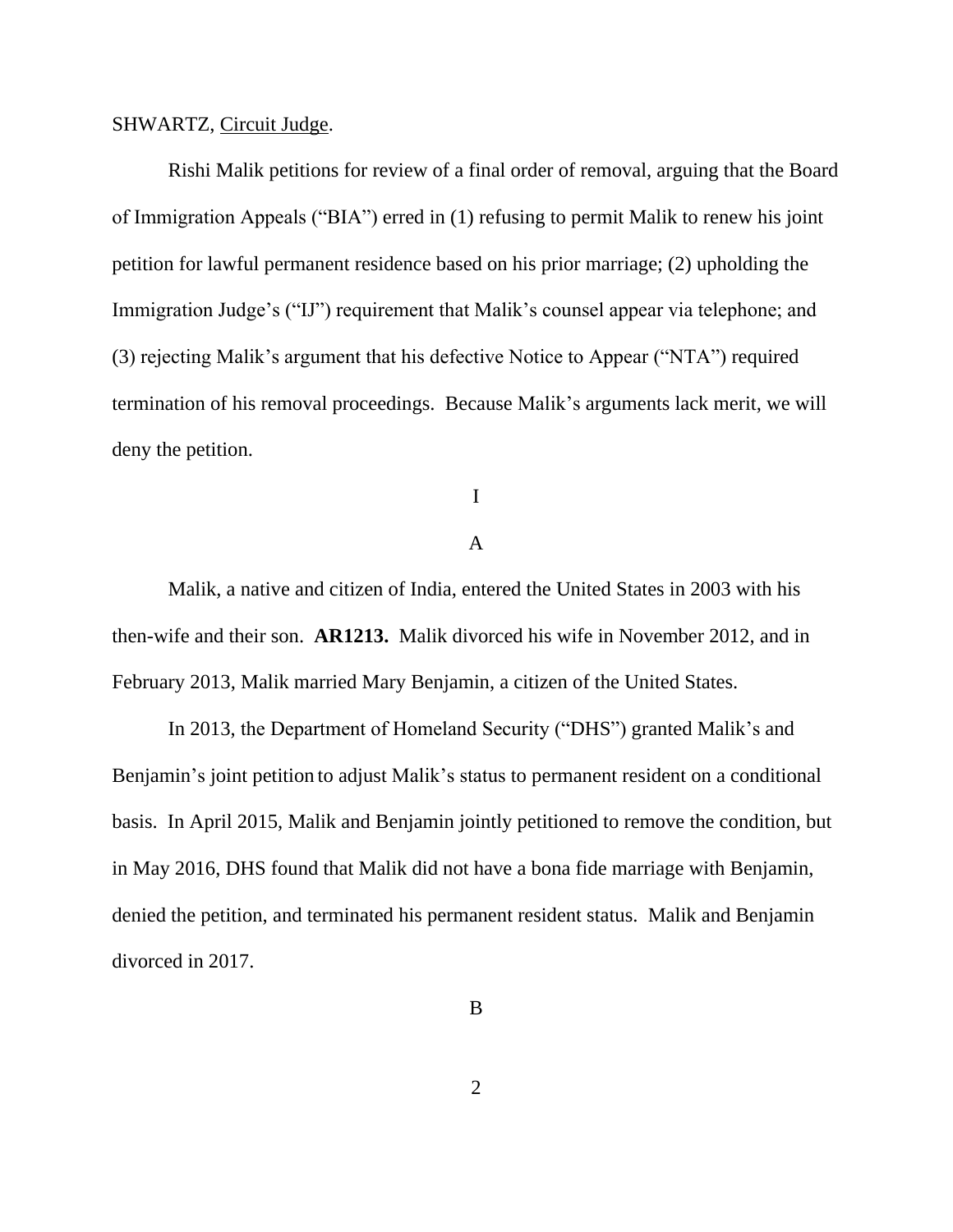Several days after the DHS denial, Malik received an NTA for a removal proceeding. The NTA alleged that Malik was removable from the United States because (1) he was not a citizen of the United States and had been admitted as a visitor, (2) his status was adjusted to permanent resident on a conditional basis in 2013 because he married Benjamin, and (3) his permanent resident status was terminated in 2016 because his marriage to Benjamin "was [found to be] entered into for the purpose of procuring [his] permanent residence status." AR1211-13. The NTA did not specify a time and place for the removal hearing, but Malik later received notices that provided him the date and time. .

While his removal proceedings were pending, Malik requested a hardship waiver under 8 U.S.C. § 1186a(c)(4)(B), seeking to remove the condition on his former permanent resident status without having to jointly petition with his ex-wife Benjamin. DHS denied Malik's request for a hardship waiver, concluding that he "ha[d] not met the primary factor to be eligible to file for a waiver of the requirements of  $[\S 1186a(c)(4)(B)]$ ," as he failed to "provide<sup>[]</sup> sufficient evidence of a shared life together with [his] former spouse [Benjamin] for the time period immediately following the issuance of [his] conditional resident card . . . through . . . when the complaint was filed for divorce." AR116-20. DHS noted, however, that Malik "may request a review of this determination in [his] removal proceedings." AR1120. DHS amended Malik's NTA to reflect this determination as well as charged Malik with also being removable under 8

3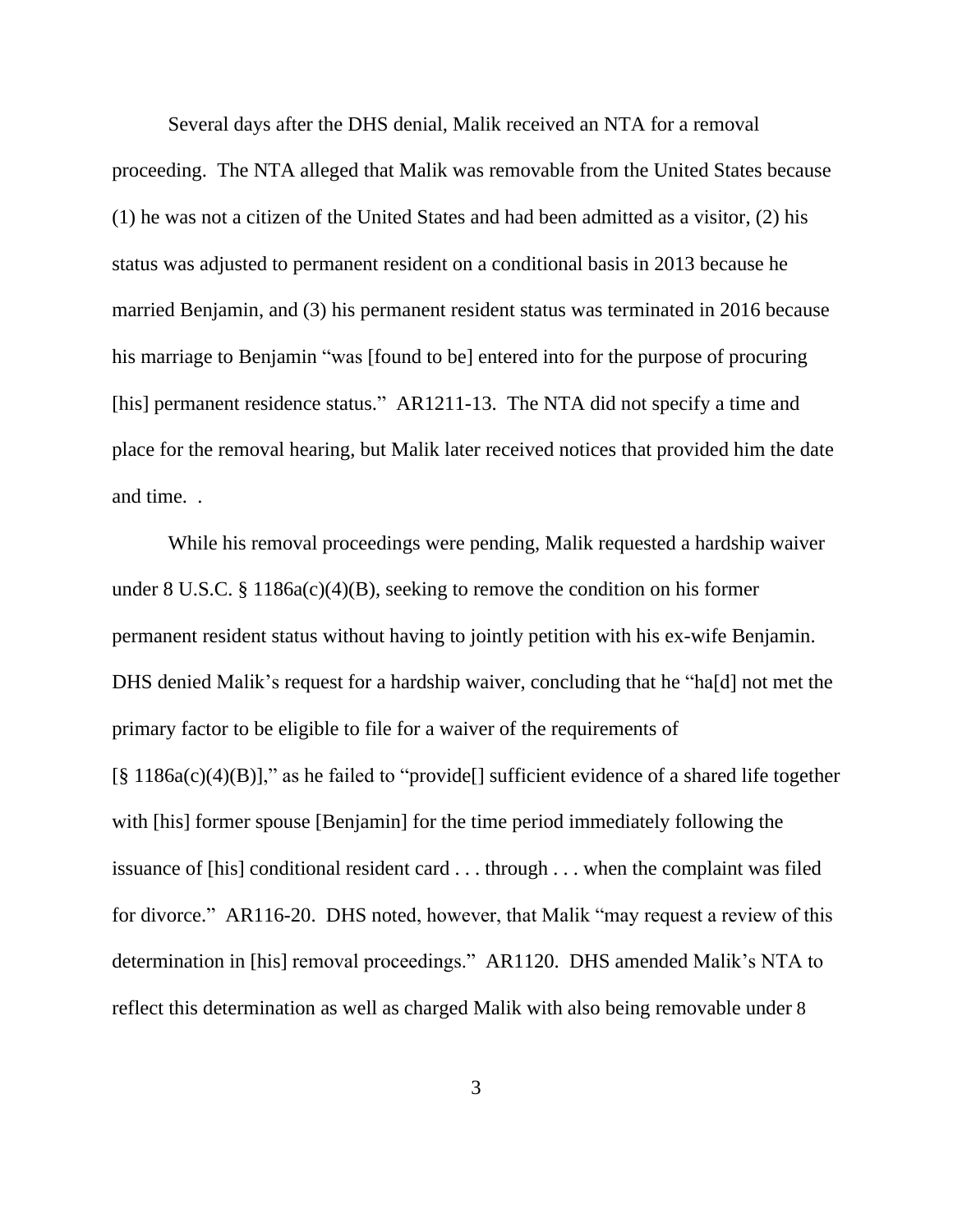U.S.C. § 1227(a)(2)(A)(iii), as a result of his conviction for aggravated felonies arising from his failure to pay millions of dollars in taxes on tobacco products.<sup>1</sup>

During his removal proceedings, Malik asked the IJ to review DHS's denial of his hardship waiver request and submitted a renewed  $\S 1186a(c)(1)(A)$  joint petition. The IJ held a merits hearing during the summer of 2020 and, due to the pandemic, Malik appeared via videoconference and his counsel appeared telephonically. The hearing lasted six hours over two days.Malik submitted exhibits and presented four witnesses.

 $\mathcal{C}$ 

The IJ denied Malik's request for a  $\S$  1186a(c)(4)(B) hardship waiver, but for reasons that differed from those proffered by DHS. The IJ found that (1) the witnesses were credible and their testimony, together with other evidence, established that Malik entered a good-faith marriage with Benjamin, but nonetheless found that (2) he "failed to establish that he merits a favorable exercise of discretion" because of his fraud conviction, JA30. The IJ also concluded that any deficiency in Malik's NTA did not warrant termination of the removal proceedings and his counsel's appearance via telephone did not violate his rights. The IJ thus ordered that Malik be removed to India.

Malik appealed to the BIA. The BIA affirmed and dismissed the appeal, concluding that (1) the IJ appropriately exercised its discretion in denying Malik a § 1186a(c)(4)(B) hardship waiver because his fraud conviction "outweigh[ed] the positive

<sup>&</sup>lt;sup>1</sup> Malik does not challenge this ground for removal.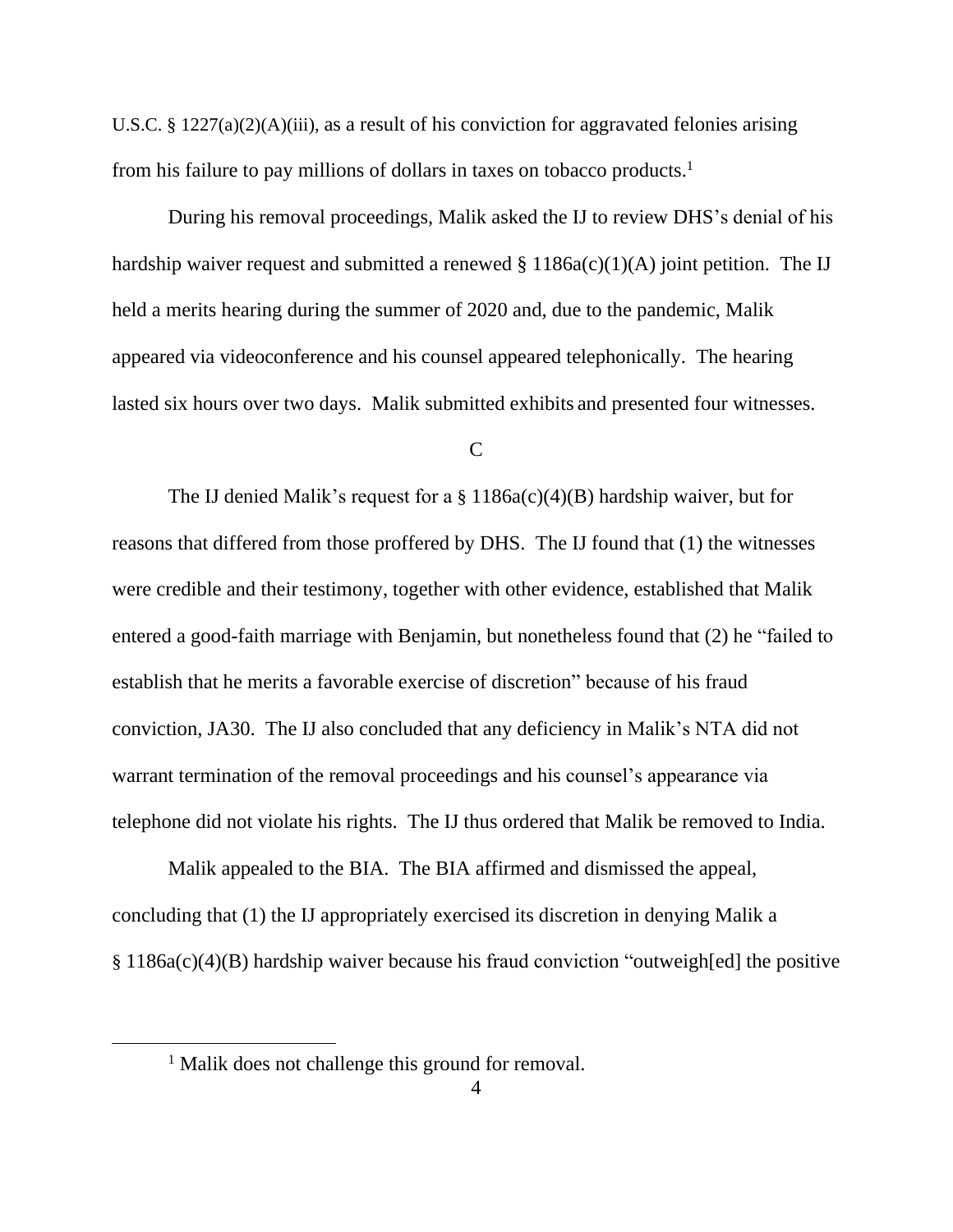factors of record," JA5; (2) Malik was ineligible to renew his joint petition with his former wife Benjamin because they were divorced, JA5-6 n.6 (citing Matter of Tee, 20 I. & N. Dec. 949 (BIA 1995)); (3) Malik's defective NTA did not warrant termination of the removal proceedings because he received notice of the date and time of the hearings; and (4) counsel's appearance by telephone did not violate Malik's rights since Malik did not "specify any particular communication" problems or "prejudice" as a result of his attorney's telephonic appearance. JA6-7.

Malik petitions for review.

 $\Pi^2$ 

Malik challenges (1) the denial of his request to renew his joint petition for removal of the condition on his former permanent resident status, (2) the requirement that his counsel appear telephonically, and (3) the sufficiency of his NTA. We address each in turn.

## A

<sup>&</sup>lt;sup>2</sup> The BIA had jurisdiction pursuant to 8 C.F.R. § 1003.1(b)(3). We have jurisdiction over final orders of the BIA pursuant to 8 U.S.C.  $\S$  1252(a)(1). See Garcia v. Att'y Gen., 665 F.3d 496, 502 n.4 (3d Cir. 2011). "When the BIA issues its own decision on the merits and not a summary affirmance, we review its decision, not that of the IJ." Kaplun v. Att'y Gen., 602 F.3d 260, 265 (3d Cir. 2010). We "uphold the BIA's factual findings if they are supported by reasonable, substantial, and probative evidence on the record considered as a whole," Li v. Att'y Gen., 400 F.3d 157, 162 (3d Cir. 2005), and we "review legal questions and the application of law to fact de novo with appropriate deference to the BIA's reasonable interpretation of the INA," Luziga v. Att'y Gen., 937 F.3d 244, 251 (3d Cir. 2019).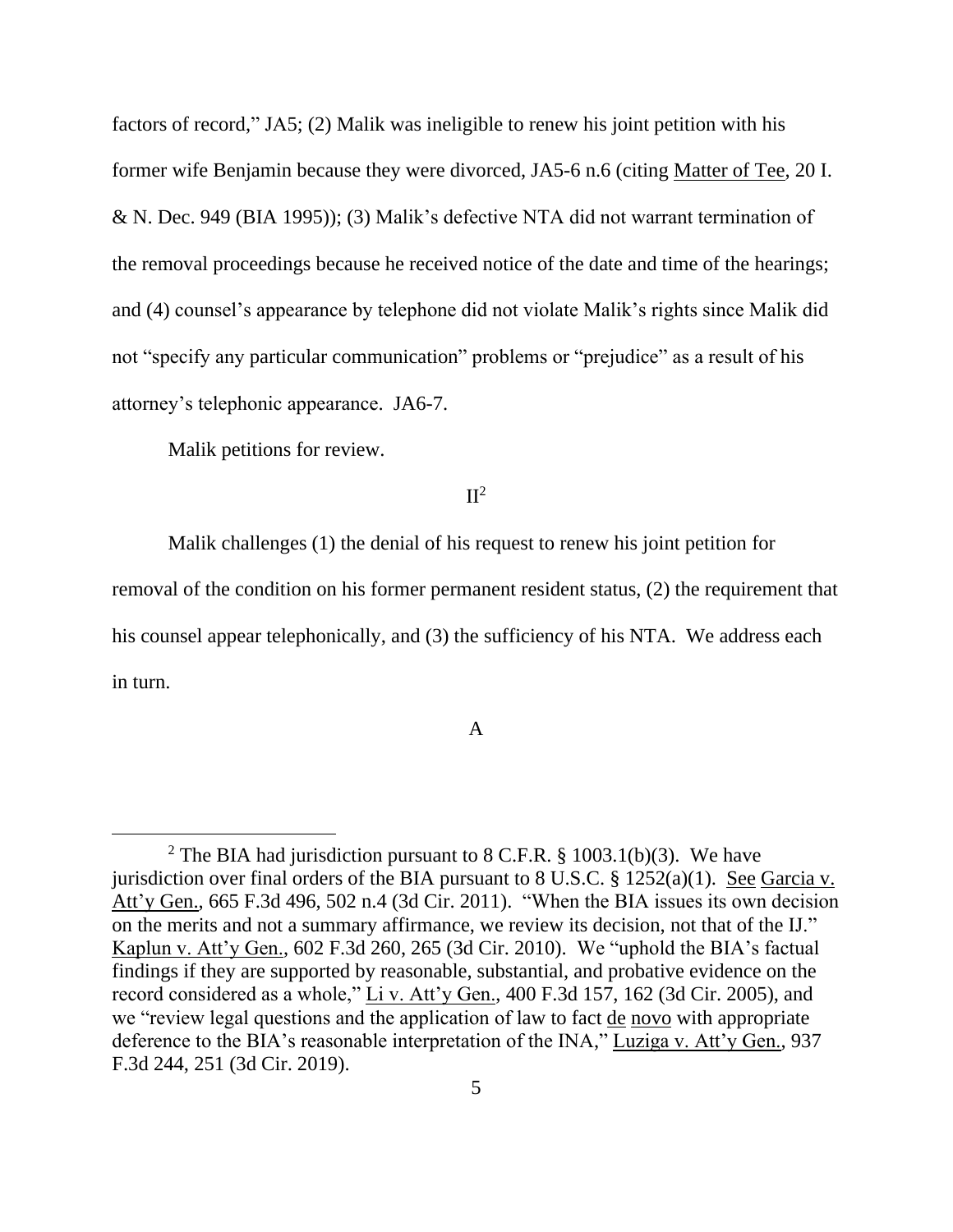The BIA correctly denied Malik's request to renew his  $\S 1186a(c)(1)(A)$  joint petition based on his prior marriage given the unambiguous language of § 1186a. To reach this conclusion, we review the operative statute, Malik's applications, and the decisions leading up to the BIA's ruling.

"Marriage of a[] [noncitizen] to a United States citizen entitles a[] [noncitizen] to obtain conditional permanent resident status[] [under] 8 U.S.C. § 1186a(a)(1)." Urena-Tavarez v. Ashcroft, 367 F.3d 154, 155 (3d Cir. 2004). Malik obtained this status by marrying Benjamin.

During the "90-day period before the second anniversary" of obtaining conditional permanent resident status, a[] [noncitizen] can jointly petition DHS with his spouse under  $§ 1186a(c)(1)(A)$  to remove the conditional status. 8 U.S.C.  $§§ 1186a(c)(1)(A), (d)(2);$ Urena-Tavarez, 367 F.3d at 155. Among other things, the joint petition must state, "under penalty of perjury," that the "the qualifying marriage . . . has not been judicially annulled or terminated  $\dots$  and  $\dots$  was not entered into for the purpose of procuring a. [noncitizen]'s admission as an immigrant."  $8 \text{ U.S.C.}$   $\S\S 1186a(c)(1)(A), (d)(1)(A)(i)(II)$ -(III); see also Urena-Tavarez, 367 F.3d at 155. Malik and Benjamin jointly petitioned under  $\S 1186a(c)(1)(A)$  to remove Malik's conditional status. At the time they filed their petition, they accurately stated that their marriage had not been terminated.

As part of a  $\S 1186a(c)(1)(A)$  joint petition, petitioners "must appear for a personal interview before an officer or employee of [DHS]." 8 U.S.C. § 1186a(c)(1)(B). Malik and Benjamin appeared for a personal interview with a DHS employee. Benjamin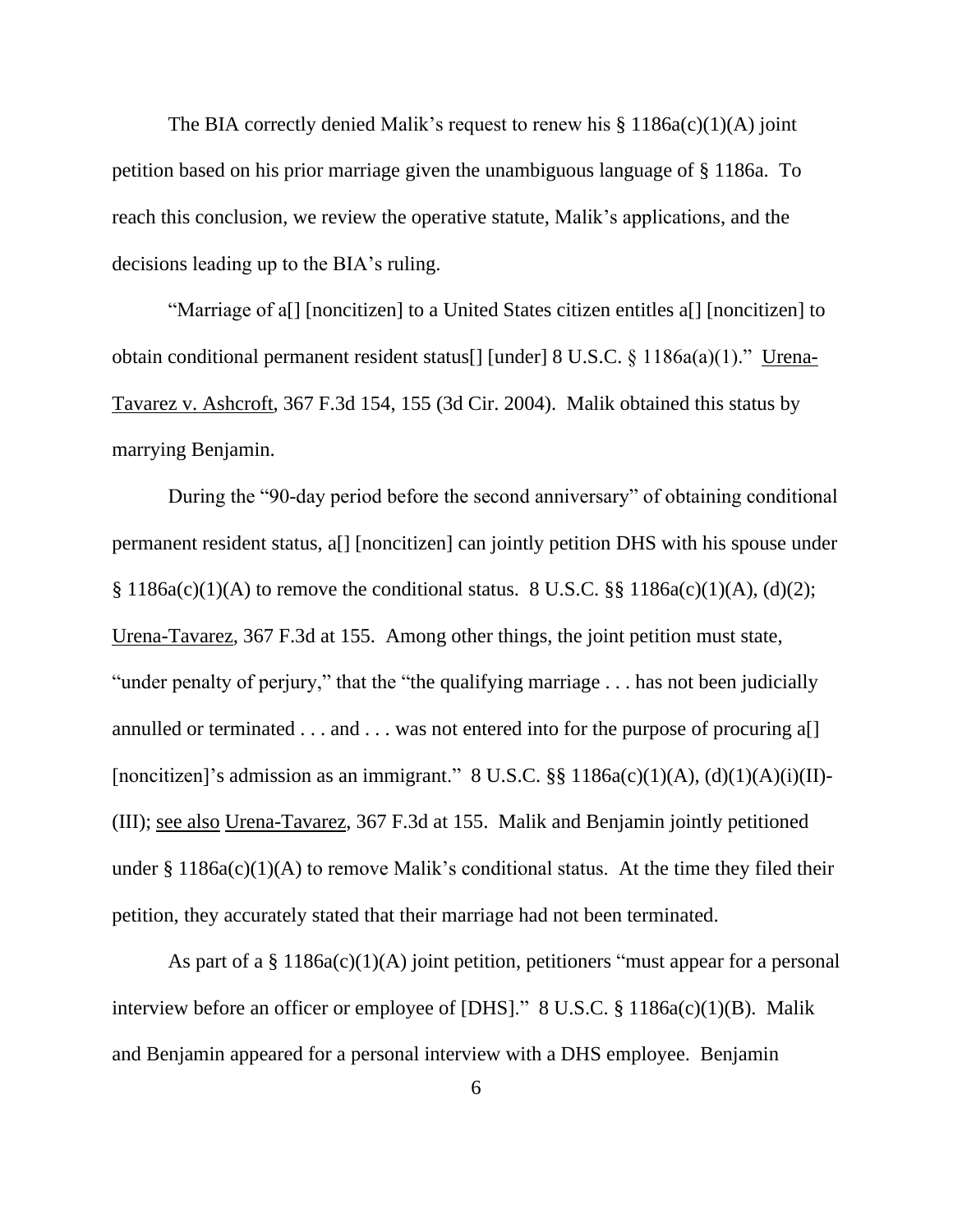stormed out of the interview after being shown pictures of Malik with his first wife that Benjamin thought were recently taken.

After the interview, DHS "shall make a determination . . . as to whether the facts and information . . . alleged in the petition are true," including whether "the qualifying marriage . . . was . . . entered into for the purpose of procuring a<sup>[]</sup> [noncitizen]'s admission as an immigrant."  $8 \text{ U.S.C.}$   $\S$ §  $1186a(c)(3)(A)(ii)$ ,  $(d)(1)(A)(i)(III)$ . If DHS concludes that the parties entered their marriage to obtain an immigration benefit, DHS "shall . . . terminate the permanent resident status of [the] [noncitizen] spouse . . . as of the date of the determination."  $8 \text{ U.S.C.} \$ § 1186a(c)(3)(C). Such termination is grounds for removal. 8 U.S.C. § 1227(a)(1)(D)(i); Urena-Tavarez, 367 F.3d at 157. DHS determined that Malik's marriage was entered to obtain an immigration benefit, terminated Malik's permanent resident status and issued an NTA alleging he was removable.

"Any [noncitizen] whose permanent resident status is terminated under [§ 1186a(c)(3)(C)] may request a review of such determination" during removal proceedings. 8 U.S.C.  $\S$  1186a(c)(3)(D). In such proceedings, the Government must show, among other things, whether the "information described . . . and alleged in the petition"—such as that "the qualifying marriage . . . has not been judicially annulled or terminated" or "was not entered into for the purpose of procuring a[] [noncitizen]'s admission as an immigrant"—"[is] not true with respect to the qualifying marriage." 8 U.S.C. §§ 1186a(c)(3)(D), (d)(1)(A)(i)(II)-(III). In other words, the noncitizen may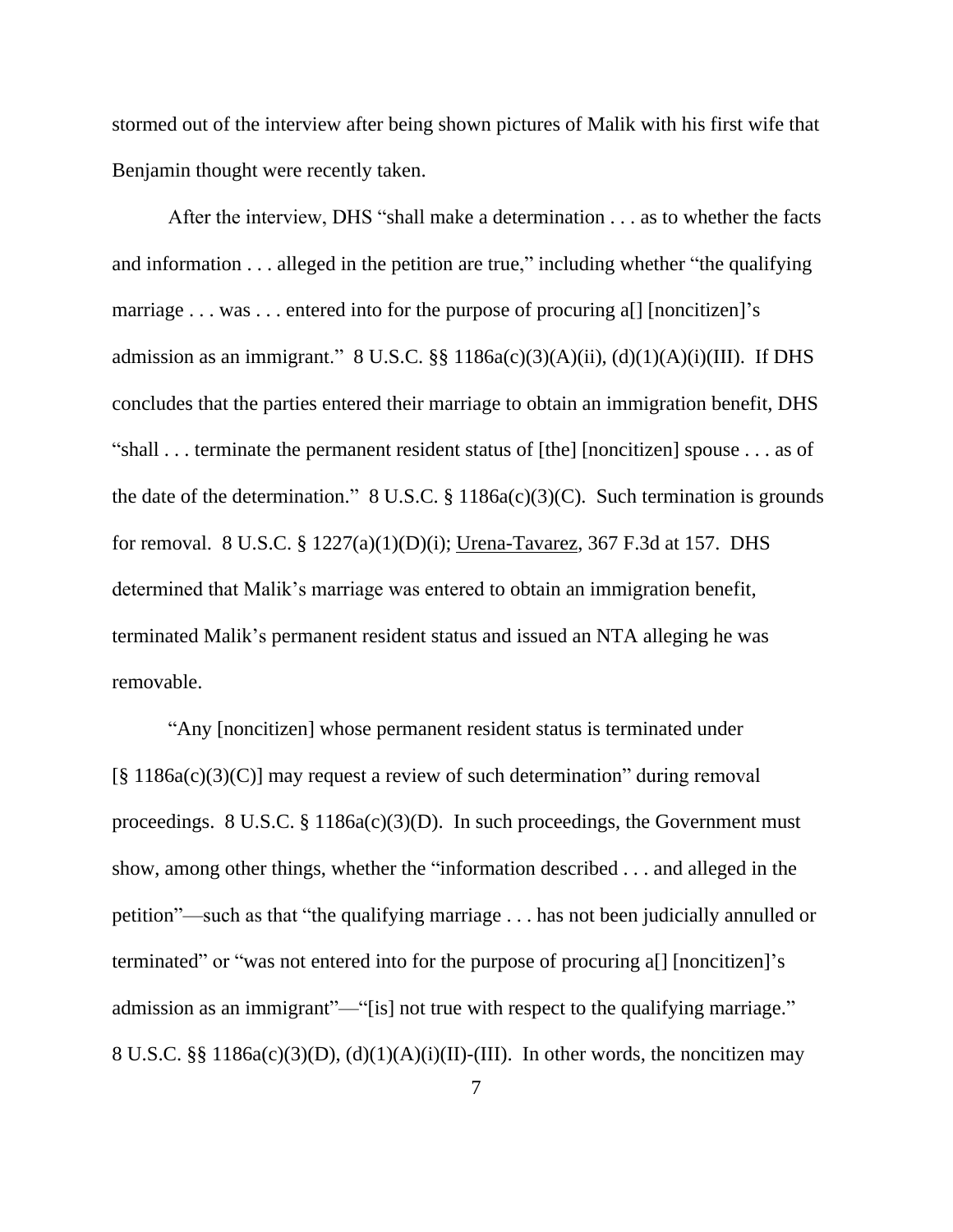request review of DHS's determination during removal proceedings, but the noncitizen will not prevail if the Government demonstrates that the qualifying marriage has been terminated by the time the IJ reviews DHS's determination. Matter of Tee, 20 I. & N. Dec. at 951 (concluding that "by the plain meaning of  $\lceil \frac{8}{9} \cdot 1186a(c)(3)(D)$ ,  $\lceil \frac{8}{9} \rceil$ [noncitizen] becomes statutorily ineligible for approval of a  $\lceil \frac{8}{3} \rceil 186a(c)(1)(A)\rceil$  joint petition upon termination of the marriage . . . before its adjudication by an immigration judge" $)$ .<sup>3</sup>

Here, Malik requested review of DHS's denial of his joint petition and termination of his permanent resident status during his removal proceedings. The record reflects that Malik and Benjamin divorced over three years before Malik's merits hearing before the IJ. Thus, under the unambiguous text of  $\S$  1186a(c)(3)(D), a preponderance of the evidence showed that it "[is] not true" that the qualifying marriage had not been judicially terminated. The BIA therefore properly concluded that Malik was statutorily ineligible for § 1186a(c)(1)(A) relief because he was divorced at the time of review by the IJ.<sup>4</sup>

<sup>&</sup>lt;sup>3</sup> Malik argues that Matter of Tee was wrongly decided and that we should not give it Chevron deference. However, because the plain text of the statute is unambiguous, and Matter of Tee did not offer an interpretation of the statute, Chevron deference does not apply. See Chevron, U.S.A., Inc. v. Nat. Res. Def. Council, Inc., 467 U.S. 837, 843 (1984).

<sup>&</sup>lt;sup>4</sup> The appropriate statutory route for a noncitizen who wishes to forgo the requirements of a  $\S$  1186a(c)(1)(A) joint petition (because, for example, he cannot meet the requirement that the qualifying marriage has not been terminated) is an application for a hardship waiver under  $\S 1186a(c)(4)$ . In Re Stowers, 22 I. & N. Dec. 605, 609-10 (BIA 1999). Malik applied for a  $\S$  1186a(c)(4)(B) hardship waiver, which DHS denied because it did not find he and Benjamin "shared [a] life together" between when he received conditional status and when they divorced. AR116-20. Malik requested review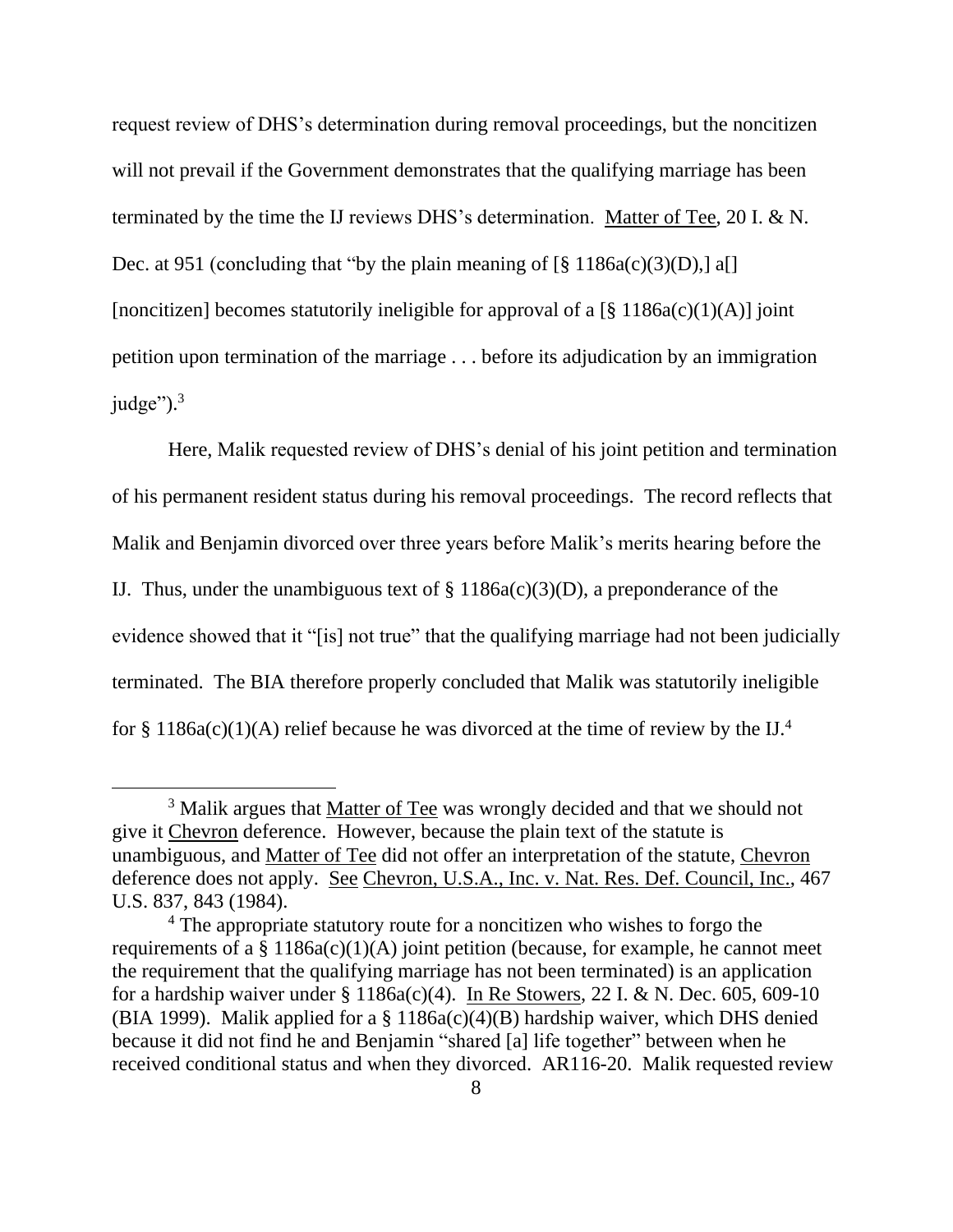B

The BIA also correctly concluded that Malik's statutory, regulatory, and due process rights were not violated by his counsel's telephonic participation at the merits hearing.

Malik argues that his rights under 8 U.S.C. § 1229a(b)(2)(B) and

8 C.F.R. § 1003.25(c) were violated because he did not consent to his counsel's

telephonic appearance. Section 1229a(b)(2)(B) provides that "[a]n evidentiary hearing

on the merits may only be conducted through a telephone conference with the consent of

the [noncitizen] involved after the [noncitizen] has been advised of the right to proceed in

person or through video conference." Similarly, 8 C.F.R. § 1003.25(c) provides:

An [IJ] may . . . conduct a hearing through a telephone conference, but an evidentiary hearing on the merits may only be conducted through a telephone conference with the consent of the [noncitizen] involved after the [noncitizen] has been advised of the right to proceed in person or, where available, through a video conference, except that credible fear determinations may be reviewed by the [IJ] through a telephone conference without the consent of the [noncitizen].

Thus, these provisions concern the noncitizen's appearance by telephone and provide his

counsel no entitlement to appear in person. See Akinwande v. Ashcroft, 380 F.3d 517,

522 (1st Cir. 2004) (explaining that "[t]he plain language of the regulation . . . reads [that]

of this determination during his removal proceedings, and the IJ and BIA both concluded that this waiver was appropriately denied. To the extent Malik seeks our review of the denial of a discretionary  $\S 1186a(c)(4)$  hardship waiver, we lack jurisdiction to do so. See Urena-Tavarez, 367 F.3d at 161 ("We hold that 8 U.S.C. § 1252(a)(2)(B)(ii) bars us from reviewing the discretionary denial of waivers under 8 U.S.C. § 1186a(c)(4).").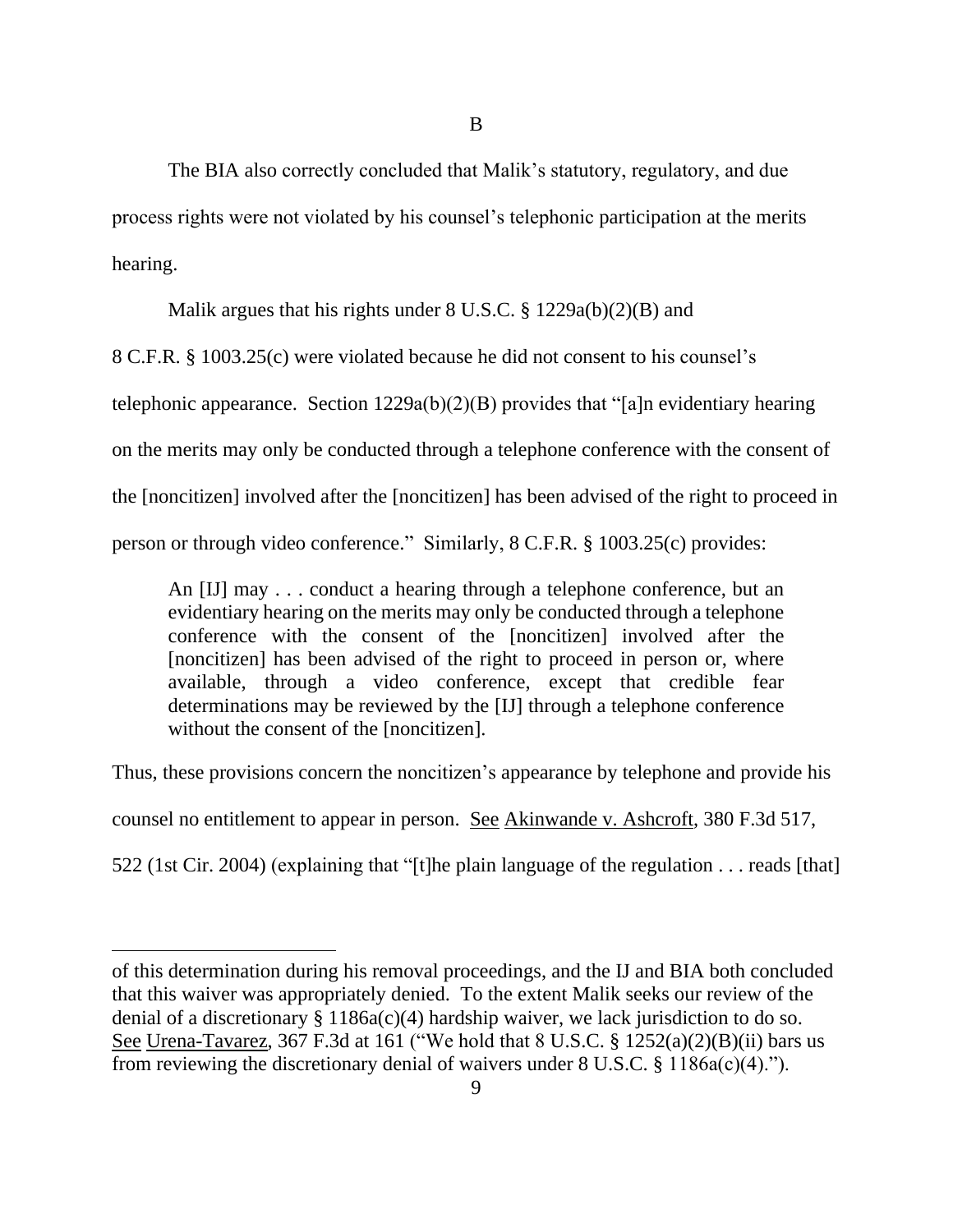. . . [t]he 'right to proceed in person' belongs to the [noncitizen] and refers to the [noncitizen]'s appearance at hearings," and the regulation only "confers on the [noncitizen] the right to appear in person" (emphasis omitted)).

Moreover, Malik's counsel's telephonic appearance did not violate Malik's due process rights. Malik has not shown "(1) that he was prevented from reasonably presenting his case and (2) that substantial prejudice resulted." Fadiga v. Att'y Gen., 488 F.3d 142, 155 (3d Cir. 2007) (quotation marks and citations omitted). His counsel was fully able to question the witnesses and present arguments to the IJ telephonically. Malik's argument that his counsel was unable to "observe and comment on [a witness's] demeanor" ignores the fact that the factfinder—the IJ—fully observed the demeanor of every witness and evaluated their credibility. In fact, the IJ found each of Malik's witnesses to have been credible. Malik has not shown that his counsel's telephonic participation prevented him from presenting his case or that he was prejudiced by his counsel's inability to visually observe the witnesses' demeanor. Thus, Malik's due process claim fails.

## C

Finally, the fact that Malik's NTA lacked a date and time for his hearing does not warrant relief. First, a deficient NTA does not deprive an IJ of jurisdiction, see Nkomo v. Att'y Gen., 930 F.3d 129, 134 (3d Cir. 2019), so the NTA's omission of a date and time "alone does not require an IJ to terminate the proceedings," Chavez-Chilel v. Att'y Gen., 20 F.4th 138, 143 (3d Cir. 2021). Second, 8 U.S.C. § 1229, which requires an NTA to